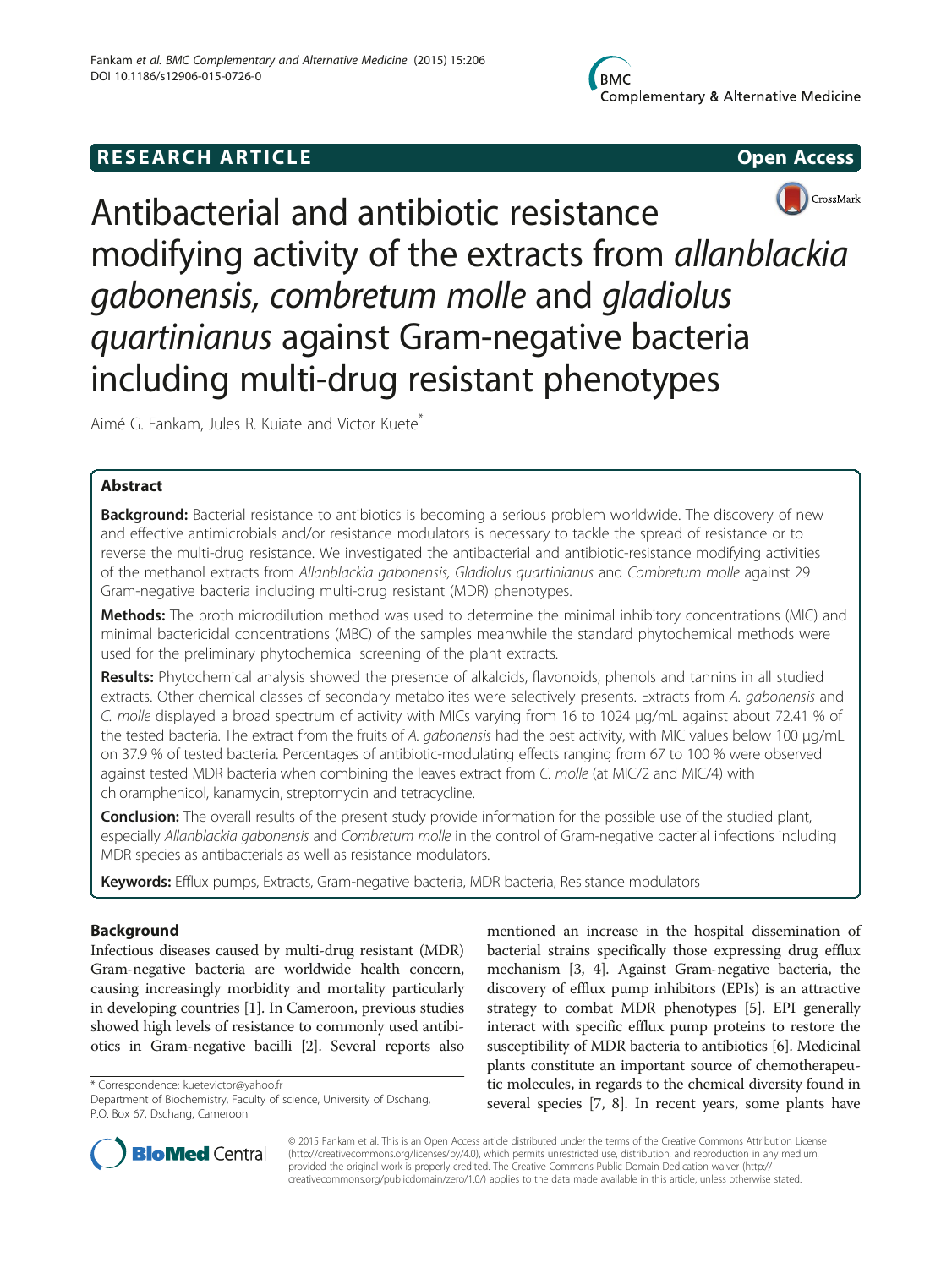been successfully evaluated for their direct antibacterial action, and for their antibiotic-modulation activity [\[9](#page-10-0)–[12](#page-10-0)]. In the present work, we hypothesized that herbal medicines traditionally used for the treatment of infectious diseases could contain molecules acting as antibacterial and/ or antibiotic-resistance modulators. This study was therefore designed to investigate the *in vitro* antibacterial and antibiotic-resistance modifying activities of the methanol extracts from Allanblackia gabonensis Pellegr. (Clusiaceae), Gladiolus quartinianus A. Rich (Iridaceae) and Combretum molle R. Br. ex G. Don (Combretaceae) against Gramnegative bacteria including multi-drug phenotypes. These plants are traditionally used to manage various ailments including bacterial related infections.

## **Methods**

# Plant materials and extraction

Medicinal plants used in this work were collected in different areas of Cameroon between January and April 2012. The plants were identified at the National Herbarium (Yaoundé, Cameroon), where voucher specimens were deposited under the reference numbers (Table [1](#page-2-0)). The air-dried and powdered plant material was weighed (300 g) and soaked in 1 L of methanol (MeOH) for 48 h at room temperature. The filtrate obtained through Whatman filter paper No. 1 was concentrated under reduced pressure in vacuum to obtain the crude extracts. All crude extracts were then kept at 4 °C until further uses.

#### Chemicals for antibacterial assays

Eight commonly used antibiotics including tetracycline (TET), kanamycin (KAN), streptomycin (STR), ciprofloxacin (CIP), norfloxacin (NOR), chloramphenicol (CHL), ampicillin (AMP), erythromycin (ERY) (Sigma-Aldrich, St Quentin Fallavier, France) were used. The p-Iodonitrotetrazolium chloride 0.2 % (INT) and phenylalanine arginine βnaphthylamide (PAβN) (Sigma-Aldrich) were used as bacterial growth indicator and efflux pumps inhibitor respectively.

#### Microorganisms and growth conditions

Pathogenic bacteria used in the study were Gram-negative bacteria including MDR isolates (Laboratory collection) and reference strains (American Type Culture Collection) of Escherichia coli (ATCC8739, ATCC10536, AG100, AG100A, AG100 $A_{Tet}$ , AG102, MC4100 W3110), *Entero*bacter aerogenes (ATCC13048, CM64, EA27, EA3, EA289, EA298, EA294), Klebsiella pneumoniae (ATCC11296, KP55, KP63, K24, K2), Enterobacter cloacae (ECCI69, BM47, BM67), Pseudomonas aeruginosa (PA01, PA124) and Providencia stuartii (ATCC29916, NEA16, PS2636, PS299645) were used. Their features were previously reported [[37](#page-11-0)]. They were maintained at 4 °C and sub-cultured on a fresh appropriate Mueller Hinton Agar (MHA) for 24 h before any antibacterial test.

#### Preliminary phytochemical investigation

The plant extracts were screened for the presence of major secondary metabolite classes such as alkaloids, anthocyanins, anthraquinones, flavonoids, phenols, saponins, sterols and triterpenes according to common phytochemical methods previously described [\[38](#page-11-0)]. The tests were based on visual observation of the change in color or formation of precipitate after the addition of specific reagents.

#### Antibacterial assays

MICs and MBCs of the plant extracts and chloramphenicol were determined by microdilution method using rapid INT colorimetric assay [\[25,](#page-10-0) [39\]](#page-11-0). Briefly, the samples were first dissolved in 10 % Dimethyl-sulfoxide (DMSO)/Mueller Hinton Broth (MHB). The solution obtained was then added to MHB and serially diluted two fold (in a 96-well microplate). One hundred microliters of inoculum  $(1.5 \times 10^6 \text{ CFU/mL})$  prepared in MHB were then added. The plates were covered with a sterile plate sealer and then agitated with a shaker to mix the contents of the wells and incubated at 37 °C for 18 h. The final concentration of DMSO was less than 2.5 %, and did not affect the microbial growth. Wells containing MHB, 100 μL of inoculum, and DMSO at a final concentration of 2.5 % served as the negative control. The MIC of each sample was detected after 18 h of incubation at 37 °C following addition of 40 μL INT (0.2 mg/mL) and incubation at 37 °C for 30 min. Viable bacteria reduced the yellow dye to a pink. The MIC was defined as the lowest sample concentration that prevented this change and that resulted in the complete inhibition of bacterial growth. The MBC of the sample was determined by sub-culturing 50 μL of the suspensions from the wells which did not show any growth after incubation during MIC assays to 150 μl of fresh broth, and re-incubated at 37 °C for 48 h before revelation. The MBC was defined as the lowest concentration of sample which completely inhibited the growth of bacteria [[40](#page-11-0)]. Each assay was performed in three independent tests in triplicate. The samples were also tested in the presence of phenylalanine arginine β-naphthylamide (PAβN) at a final concentration of 20 μg/mL as previously described [[41\]](#page-11-0) on nine MDR bacteria. All assays were performed three time in duplicate.

## Antibiotic-modulation assay

To evaluate the antibiotic resistance modifying activity of the extracts, the MIC of antibiotic was determined in the presence or absence of the plant extracts. The 96 wells plate modulation method, as described by Stavri et al. [[42\]](#page-11-0) was used. Briefly, after serial dilutions of antibiotics (256–0.5 μg/mL), the plant extracts at their subinhibitory concentrations (MIC/2 and MIC/4; selected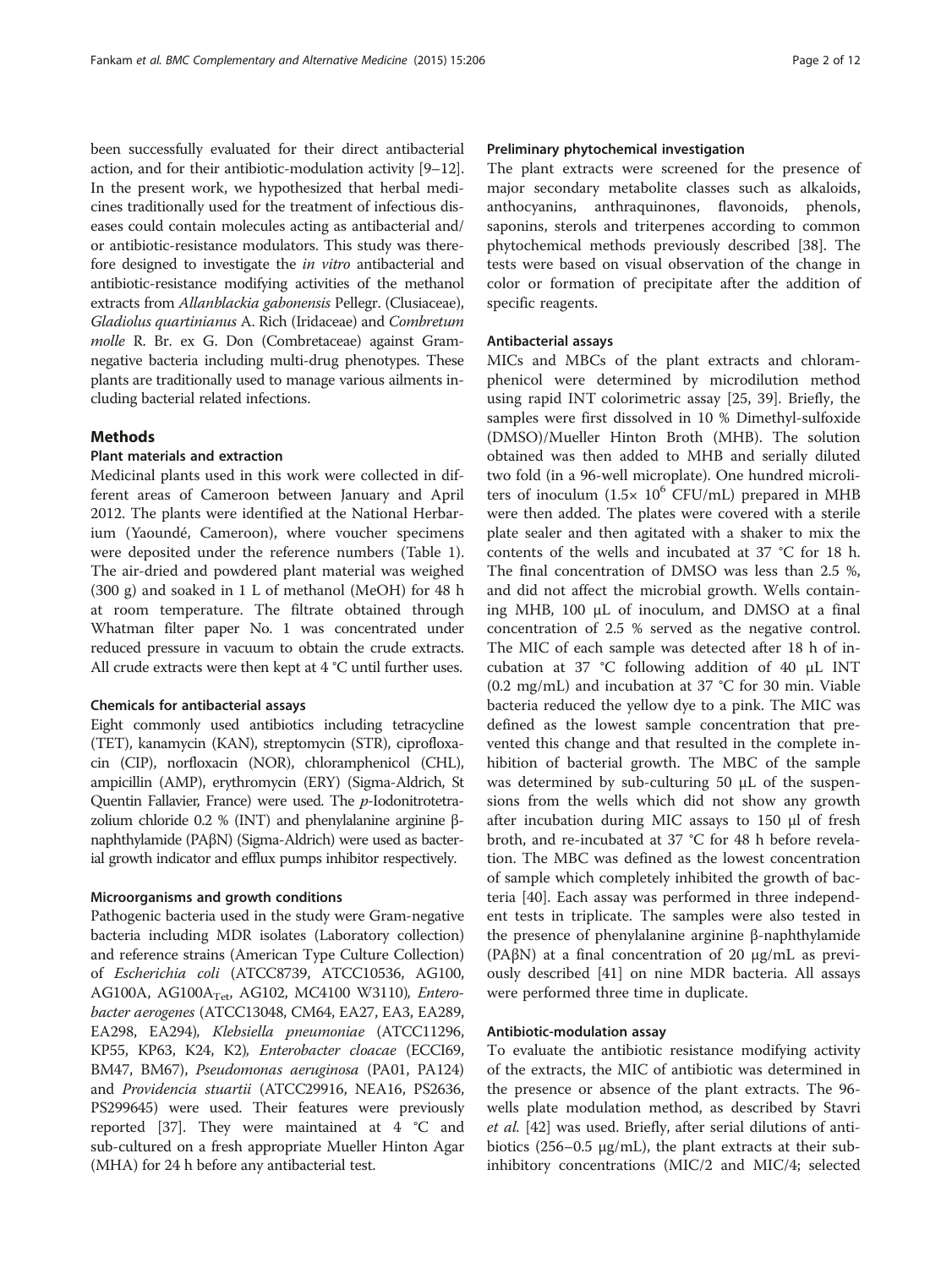| Samples, family, and<br>herbarium number <sup>a</sup>                | Traditional treatment                                                                                                                                                                                                                                                                                                                                                                            | Area of plant collection                                                                    | Known bioactive or potentially<br>active compounds                                                                                                                                                                    | Screened biological activities of the crude<br>extracts and known bioactive compounds                                                                                                                                                                                                                                                                                                                                                                                                                                                                                                                                                                                                                                                                                   |
|----------------------------------------------------------------------|--------------------------------------------------------------------------------------------------------------------------------------------------------------------------------------------------------------------------------------------------------------------------------------------------------------------------------------------------------------------------------------------------|---------------------------------------------------------------------------------------------|-----------------------------------------------------------------------------------------------------------------------------------------------------------------------------------------------------------------------|-------------------------------------------------------------------------------------------------------------------------------------------------------------------------------------------------------------------------------------------------------------------------------------------------------------------------------------------------------------------------------------------------------------------------------------------------------------------------------------------------------------------------------------------------------------------------------------------------------------------------------------------------------------------------------------------------------------------------------------------------------------------------|
| Allanblackia gabonensis<br>Pellegr. (Clusiaceae);<br>17275SRF/Cam    | Dysentery, cold, toothache [13]; pain,<br>rheumatism, inflammations [14, 15].                                                                                                                                                                                                                                                                                                                    | Lebialem, South West region Not reported<br>of Cameroon; (4°10'N<br>9°14'E/4.167°N 9.233°E) |                                                                                                                                                                                                                       | Crude extracts: Analgesic and anti-inlammatory<br>effect of aqueous extract of the stem bark [14];<br>crude methanol fruits extracts (40 µg/mL) showed<br>to inhibit growth of CCRF-CEM leukemia cells at<br>about 50 % [16].                                                                                                                                                                                                                                                                                                                                                                                                                                                                                                                                           |
| Gladiolus quartinianus<br>A. Rich (Iridaceae);<br>17260/SRF/Cam      | Infections of the skin, gut, urogenital<br>system, and upper respiratory tract [17],<br>gonorrhea, infectious conditions,<br>constipation and dysentery [18].                                                                                                                                                                                                                                    | Lebialem, South-West region Not reported<br>of Cameroon; (4°10'N<br>9°14'E/4.167°N 9.233°E) |                                                                                                                                                                                                                       | Methanol crude extract was reported to possess<br>moderate to significant anticancer activity<br>(IC50: 29.60 to10.57 µg/mL) against<br>drug-resistance cancer cell lines [16]                                                                                                                                                                                                                                                                                                                                                                                                                                                                                                                                                                                          |
| Combretum molle<br>R. Br. ex G. Don<br>(Combretaceae);<br>33311/ HNC | Fever, abdominal pains, convulsion, worm<br>infections, human immunodeficiency virus<br>(HIV)/acquiredimmune deficiency syndrome<br>(AIDS) related infections [19]; hookworm,<br>snake bite, leprosy, dysentery, general<br>body swellings, arthritic and other<br>inflammatory conditions, sterility,<br>constipation [20, 21]; Parasitic, protozoan,<br>infectious diseases [22], malaria [23] | University of Dschang, West<br>region of Cameroon; (6°30'N<br>10°30'E/6.500°N 10.500°E)     | Mollic acid glucoside [21]);<br>$\beta$ -D-glucopyranosyl 2 $\alpha$ , 3 $\beta$ , 6 $\beta$ -trihydroxy-<br>23-galloylolean-12-en-28-oate,combregenin,<br>arjungenin, arjunglucoside I, and<br>combreglucoside [24]. | Crude extracts were evaluated for: antibacterial<br>activity [25-27]; antimycobacterial [28]; antifungal<br>effects [29]; antimalarial [30]; anthelmintic activities<br>[31]; anti-HIV by inhibition of ribonuclease-H [19];<br>Cytotoxic effects against T-24 bladder cancer cells<br>[32]; Anti-inflammatory activity [24]; in vitro<br>anticholinesterase and inhibitory effects on Rabbit<br>Breathing [33]. Compounds: mollic acid glucoside<br>(MAG) showed analgesic, anti-inflammatory properties<br>in mice and rats [21], cardiovascular effect [34];<br>hypoglycaemic effect [35]; Punicalgin and CM-A,<br>two isolated tannins were assessed for their anti-HIV<br>activity against human immunodeficiency virus<br>type 1 (HIV-1) and type 2 (HIV-2) [36]. |

<span id="page-2-0"></span>

|  |  |  |  |  |  |  |  |  | <b>Table 1</b> Plants used in the present study and evidence of their bioactivities |
|--|--|--|--|--|--|--|--|--|-------------------------------------------------------------------------------------|
|--|--|--|--|--|--|--|--|--|-------------------------------------------------------------------------------------|

<sup>a</sup>Plants were identified at the Cameroon National Herbarium (HNC)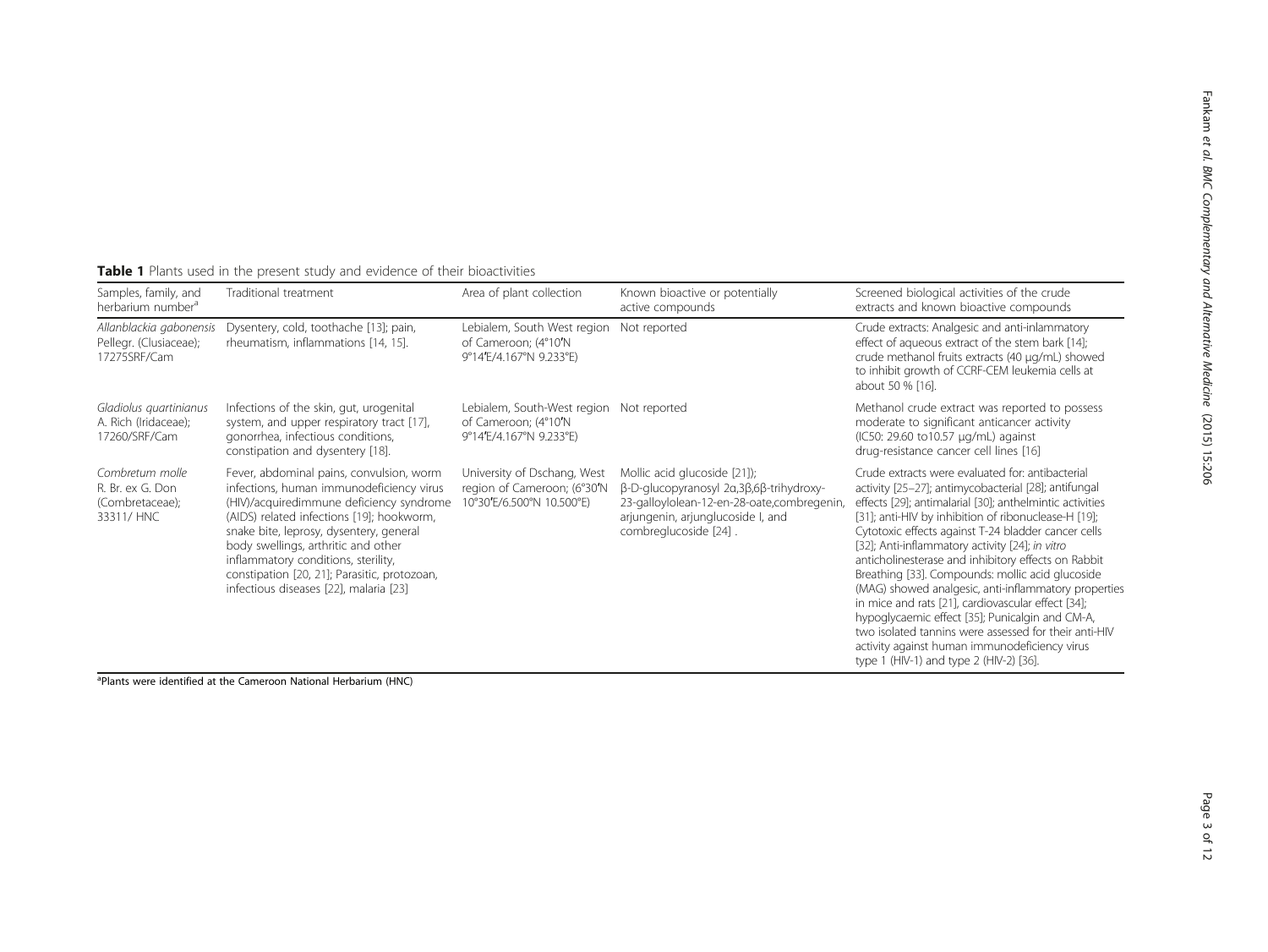<span id="page-3-0"></span>after preliminary study; Table 2), were added and inoculation was done. The MIC was determined as described above. Modulation factors (MF), calculated as MIC  $_{\text{Anti-}}$ biotic alone/MIC Antibiotic alone + Extract; was used to express the modulating or synergy effects of the plant extracts.

## Results

## Phytochemical Screening of the plant extracts

Plant extracts <sup>a</sup> Antibiotcs <sup>b</sup>

The main classes of secondary metabolites for each extract were screened and the results are summarized in Table [3](#page-4-0). Tannins, flavonoids, alkaloids and phenols were

present in all tested extracts. Others classes of botanicals were selectively distributed in different plant extracts.

#### Antibacterial activity of the plant extracts

The results summarized in Table [4](#page-5-0) show that all extracts were active on at least three of bacterial strains, with MIC values varying from 16 to 1024 μg/mL. Extracts from Combretum molle leaves (CML) and Allanblackia gabonensis displayed the most important spectrum of activity. Their inhibitory effects were observed on 72.41 % (27/29) for CML of the tested bacteria, 58.62 % (17/29) for leaves (AGL), 75.86 % (22/29) for flower (AGFl)

Table 2 MIC of antibiotics in combination with extracts at sub-inhibitory concentrations against P. aeruginosa PA124

| <b>I IGHT EVERCIS</b> | AHUDIULUS |       |          |          |        |            |       |       |            |
|-----------------------|-----------|-------|----------|----------|--------|------------|-------|-------|------------|
|                       |           | CHL   | AMP      | ERY      | KAN    | <b>STR</b> | TET   | CIP   | <b>NFX</b> |
|                       | ATB Alone | 64    |          | 128      | 128    | 64         | 16    | 32    | 128        |
| AGR                   | MIC/2     | 64(1) | $- (NA)$ | 128(1)   | 16(2)  | 32(2)      | 16(1) | 32(1) | 128(1)     |
|                       | MIC/4     | 64(1) | $- (NA)$ | 128(1)   | 16(2)  | 64(1)      | 16(1) | 32(1) | 128(1)     |
|                       | MIC/8     | 64(1) | $-$ (NA) | 128(1)   | 128(1) | 64(1)      | 16(1) | 32(1) | 128(1)     |
|                       | MIC/16    | 64(1) | $-$ (NA) | 128(1)   | 128(1) | 64(1)      | 16(1) | 32(1) | 128(1)     |
| AGB                   | MIC/2     | 64(1) | $- (NA)$ | 128(1)   | 128(1) | 32(2)      | 8(2)  | 32(1) | 128(1)     |
|                       | MIC/4     | 64(1) | $-$ (NA) | 128(1)   | 128(1) | 64(1)      | 16(1) | 32(1) | 128(1)     |
|                       | MIC/8     | 64(1) | $- (NA)$ | 128(1)   | 128(1) | 64(1)      | 16(1) | 32(1) | 128(1)     |
|                       | MIC/16    | 64(1) | $-$ (NA) | 128(1)   | 128(1) | 64(1)      | 16(1) | 32(1) | 128(1)     |
| $\mathsf{AGL}$        | MIC/2     | 64(1) | $-$ (NA) | 128(1)   | 16(2)  | 64(1)      | 16(1) | 32(1) | 128(1)     |
|                       | MIC/4     | 64(1) | $-$ (NA) | 128(1)   | 128(1) | 64(1)      | 16(1) | 32(1) | 128(1)     |
|                       | MIC/8     | 64(1) | $-$ (NA) | 128(1)   | 128(1) | 64(1)      | 16(1) | 32(1) | 128(1)     |
|                       | MIC/16    | 64(1) | $-$ (NA) | 128(1)   | 128(1) | 64(1)      | 16(1) | 32(1) | 128(1)     |
| AGF                   | MIC/2     | 32(2) | $- (NA)$ | 128(1)   | 64(2)  | 32(2)      | 16(1) | 32(1) | 128(1)     |
|                       | MIC/4     | 64(1) | $-$ (NA) | 128(1)   | 64(2)  | 32(2)      | 16(1) | 32(1) | 128(1)     |
|                       | MIC/8     | 64(1) | $- (NA)$ | 128(1)   | 64(2)  | 64(1)      | 16(1) | 32(1) | 128(1)     |
|                       | MIC/16    | 64(1) | $-$ (NA) | 128(1)   | 64(2)  | 64(1)      | 16(1) | 32(1) | 128(1)     |
| AGFI                  | MIC/2     | 64(1) | $-$ (NA) | 128(1)   | 64(2)  | 64(1)      | 8(2)  | 32(1) | 128(1)     |
|                       | MIC/4     | 64(1) | $- (NA)$ | 128(1)   | 64(2)  | 64(1)      | 16(1) | 32(1) | 128(1)     |
|                       | MIC/8     | 64(1) | $-$ (NA) | 128(1)   | 64(2)  | 64(1)      | 16(1) | 32(1) | 128(1)     |
|                       | MIC/16    | 64(1) | $-$ (NA) | 128(1)   | 128    | 64(1)      | 16(1) | 32(1) | 128(1)     |
| GQW                   | MIC/2     | 64(1) | $- (NA)$ | 128(1)   | 64(2)  | 32(2)      | 16(1) | 32(1) | 128(1)     |
|                       | MIC/4     | 64(1) | $- (NA)$ | 128(1)   | 64(2)  | 64(1)      | 16(1) | 32(1) | 128(1)     |
|                       | MIC/8     | 64(1) | $-$ (NA) | 128(1)   | 128    | 64(1)      | 16(1) | 32(1) | 128(1)     |
|                       | MIC/16    | 64(1) | $- (NA)$ | 256(0.5) | 128    | 64(1)      | 16(1) | 32(1) | 128(1)     |
| <b>CML</b>            | MIC/2     | 32(2) | $- (NA)$ | 64(2)    | 64(2)  | 32(2)      | 4(4)  | 16(2) | 16(2)      |
|                       | MIC/4     | 32(2) | $-$ (NA) | 64(2)    | 64(2)  | 32(2)      | 4(4)  | 16(2) | 16(2)      |
|                       | MIC/8     | 64(1) | $- (NA)$ | $128(-)$ | 64(2)  | 64(1)      | 8(2)  | 32(1) | 128(1)     |
|                       | MIC/16    | 641)  | $- (NA)$ | $128(-)$ | 64(2)  | 64(1)      | 8(2)  | 32(1) | 128(1)     |

a<br>Brichan extracts: (AGFI : Allanblackia gabonensis Flowers, AGF : Allanblackia gabonensis Fruits, AGL: Allanblackia gabonensis Leaves, AGB: Allanblackia gabonensis Stem barks, AGR: Allanblackia gabonensis Root barks, GQW: Gladiolus quartinianus Whole plant, CML: Combretum molle Leaves); <sup>b</sup>: **Antibiotics (**TET: tetracycline, KAN: kanamycin, STR: streptomycin, ERY: erythromycin, CHL: chloramphenicol, NFX: norfloxacin, CIP: ciprofloxacin, AMP: ampicillin); - : MIC not detected at up to 256 μg/mL; (): Modulation factor or gain of activity; NA: Not applicable, Values in bold represent the modulation factor ≥ 2, the selected extracts and its concentrations to be used on others MDR bacteria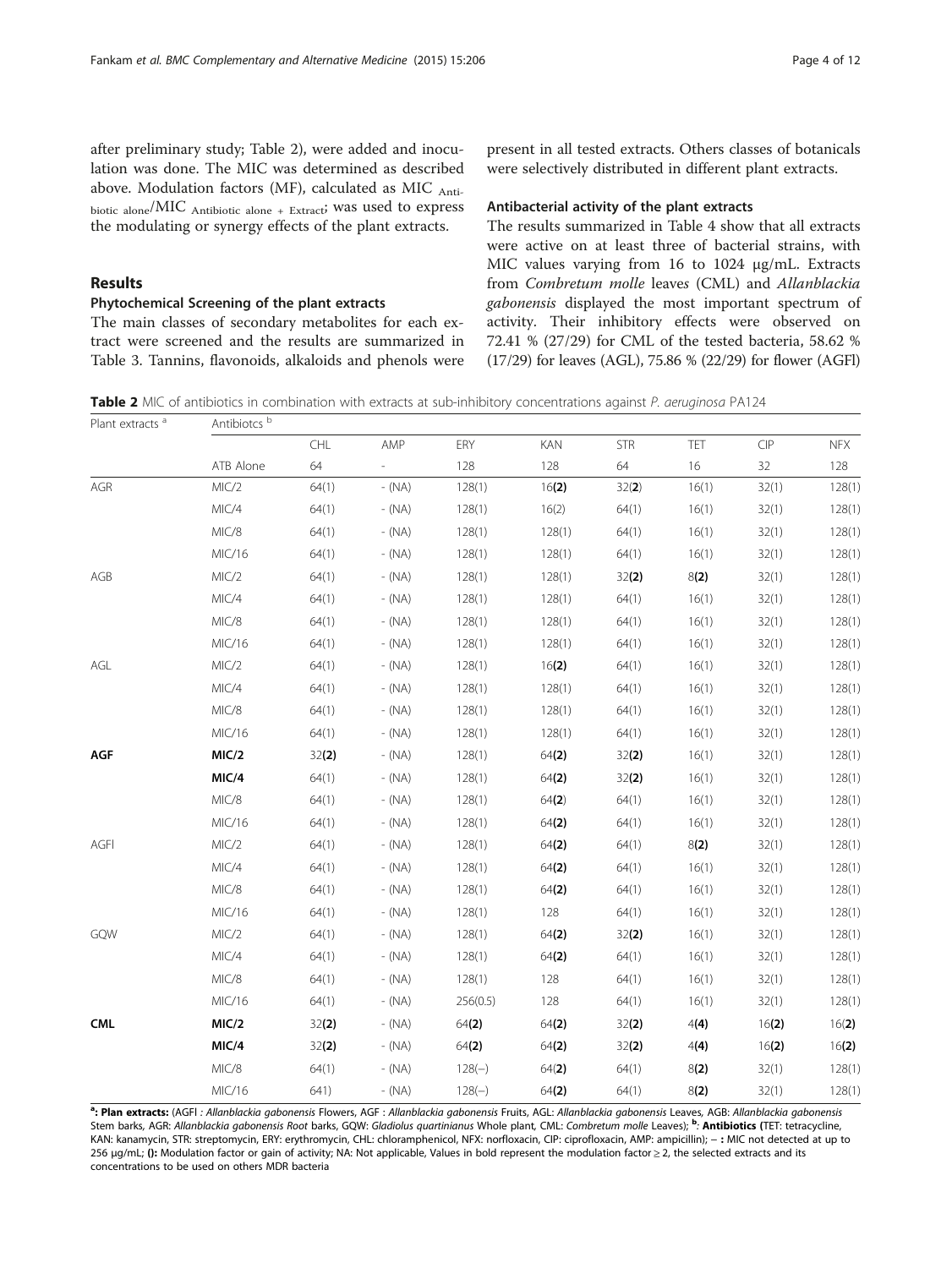| Plant samples           |                          | Phytochemical composition |           |                          |         |               |          |         |          |  |  |  |  |  |
|-------------------------|--------------------------|---------------------------|-----------|--------------------------|---------|---------------|----------|---------|----------|--|--|--|--|--|
|                         | Triterpenes              | Flavonoids                | Alkaloids | Anthraguinones           | Phenols | Anthocyanines | Saponins | Tannins | Steroids |  |  |  |  |  |
| Allanblackia gabonensis | $\overline{\phantom{a}}$ | $^{+}$                    | $^{+}$    | $+$                      | $^{+}$  | $^{+}$        |          | $+$     |          |  |  |  |  |  |
|                         |                          | $^{+}$                    | $^+$      | $\overline{\phantom{a}}$ | $^{+}$  | $^{+}$        | ۰        | $^+$    |          |  |  |  |  |  |
|                         | $^{+}$                   | $^{+}$                    | $^+$      | $^{+}$                   | $^{+}$  | $^{+}$        | $+$      | $^{+}$  |          |  |  |  |  |  |
|                         | $^{+}$                   | $^{+}$                    | $^{+}$    |                          | $^{+}$  | $^{+}$        |          |         |          |  |  |  |  |  |
|                         |                          |                           |           | $\overline{\phantom{a}}$ | $^{+}$  | $^{+}$        |          |         |          |  |  |  |  |  |
| Gladiolus quartinianus  | $^{+}$                   |                           | $^{+}$    |                          | $^{+}$  | $^{+}$        |          | $^{+}$  |          |  |  |  |  |  |
| Combretum molle         | $\overline{\phantom{a}}$ | $^{+}$                    | $+$       | $\overline{\phantom{a}}$ | $+$     | $\,$          | $^{+}$   | $^{+}$  | $^{+}$   |  |  |  |  |  |

<span id="page-4-0"></span>**Table 3** Qualitative phytochemical composition of the plant extracts

(+): present; (−): absent

and bark (AGB), 79.31 % (23/29) for bark and 86.20 % (25/29) for fruits (AGF) extracts from Allanblackia gabonensis. AGF was the best extract with MIC values below 100 μg/mL on 38 % (11/29) of the tested bacteria. CML mostly showed moderate activity with MIC values ranging from 128–512 μg/mL. The activity of CHL was comparable to that of plant extracts in certain cases. This was the case with AGF, AGFl and AGR against K. pneumoniae Kp55 (64 μg/mL); AGF against K. pneumoniae Kp53 (64 μg/mL), and AGFl against P. stuartii PS2636 (32 μg/mL). MICs values equal or above 1024 μg/mL were obtained with the extract from G. quartinianus (GQW). MBCs values were generally equal or below 1024 μg/mL (Table [4\)](#page-5-0).

## Antibacterial activity of the extracts in the presence of an Efflux Pumps Inhibitors

In the present work, extracts were combined with PAβN; However, no significant increase of the activities of the tested plant extracts was generally observed. Only AGL showed 4 times decrease of MICs against E. coli AG102 and E. cloacae BM67. In contrast, PAβN significantly improved the activity of the reference drug, CHL (more than 16 times) on MDR bacteria used (Table [5\)](#page-7-0).

## Antibiotic resistance modifying activities of the plant extracts

Tables [2,](#page-3-0) [6](#page-8-0) and [7](#page-9-0) highlights the potentiating effects of the extracts on the activity of eight commonly used antibiotics. The most important modulating effects were observed of association CML with aminoglycosides (kanamycin and streptomycin), the potentiation effects varying from 77.78 to 88.89 % and from 66.67 to 77.78 % at MIC/2 and MIC/4 respectively; and with tetracycline (100 % and 77.78 % at MIC/2 and MIC/4 respectively) (Table [6\)](#page-8-0). The modulating effects also ranged between 50 to 67 %, with the extract from A. gabonensis fruits (AGF) when combined at (MIC/2) with the some antibiotics. At MIC/4, AGF showed synergy less than 50 % on the tested bacteria with all antibiotics (Table [7](#page-9-0)). The most significant increases of antibiotic activity in the presence of plant extracts were noted with the association of streptomycin and CML and AGF on  $E$ . coli AG100A<sub>Tet</sub>, with more than 128 fold and 64-fold decreases of MIC respectively. No increase of activity was noted with ampicillin, a β-lactamine when it was combined with plant extracts.

## **Discussion**

Medicinal plants are potential source of antimicrobial agents used in the treatment of infectious diseases [[43, 44](#page-11-0)]. According to Kuete et al. [\[45, 46](#page-11-0)], the antibacterial activity of a plant extract is considered significant when the MICs are below 100  $\mu$ g/mL, moderate when  $100 \leq MIC \leq$ 625 μg/mL and weak when MIC are above 625 μg/mL. Consequently, the antibacterial activities of the tested extracts particularly those from A. gabonensis (AGF, AGR, AGB and AGFl) and C. molle (CML) were generally moderated (Table [4](#page-5-0)). Significant activities were recorded with AGF, AGR, AGB, and AGFl respectively on 37.93 %, 24.14 %, 20.70 % and 17.24 %. This highlights the good antibacterial potential of the tested extracts. The overall activity recorded with most of the studied extracts could be considered significant, especially those from A. gabo-nensis and C. molle [[47](#page-11-0)]. When analyzing carefully the MIC and MBC results for the extract, it can be noted that  $MBC \leq 4$  were obtained with these samples on most of the tested bacterial species, suggesting their killing effects [\[48](#page-11-0)].

PAβN is a potent inhibitor of RND systems like AcrAB-TolC in Enterobacteriaceae or MexAB-OprM in P. aeruginosa used in the present work [\[49](#page-11-0), [50](#page-11-0)]; The activity observed when chloramphenicol was tested in the presence of PAβN increased significantly, confirming that the tested bacteria are good models of efflux pumpsexpressing bacteria.

Reversal of multi-drug resistance appears today as another attempt to mitigate the spread of resistance in bacteria. In recent years, many plants extracts and secondary metabolites have been evaluated as modulators of the antibiotic activity in efflux pumps in MDR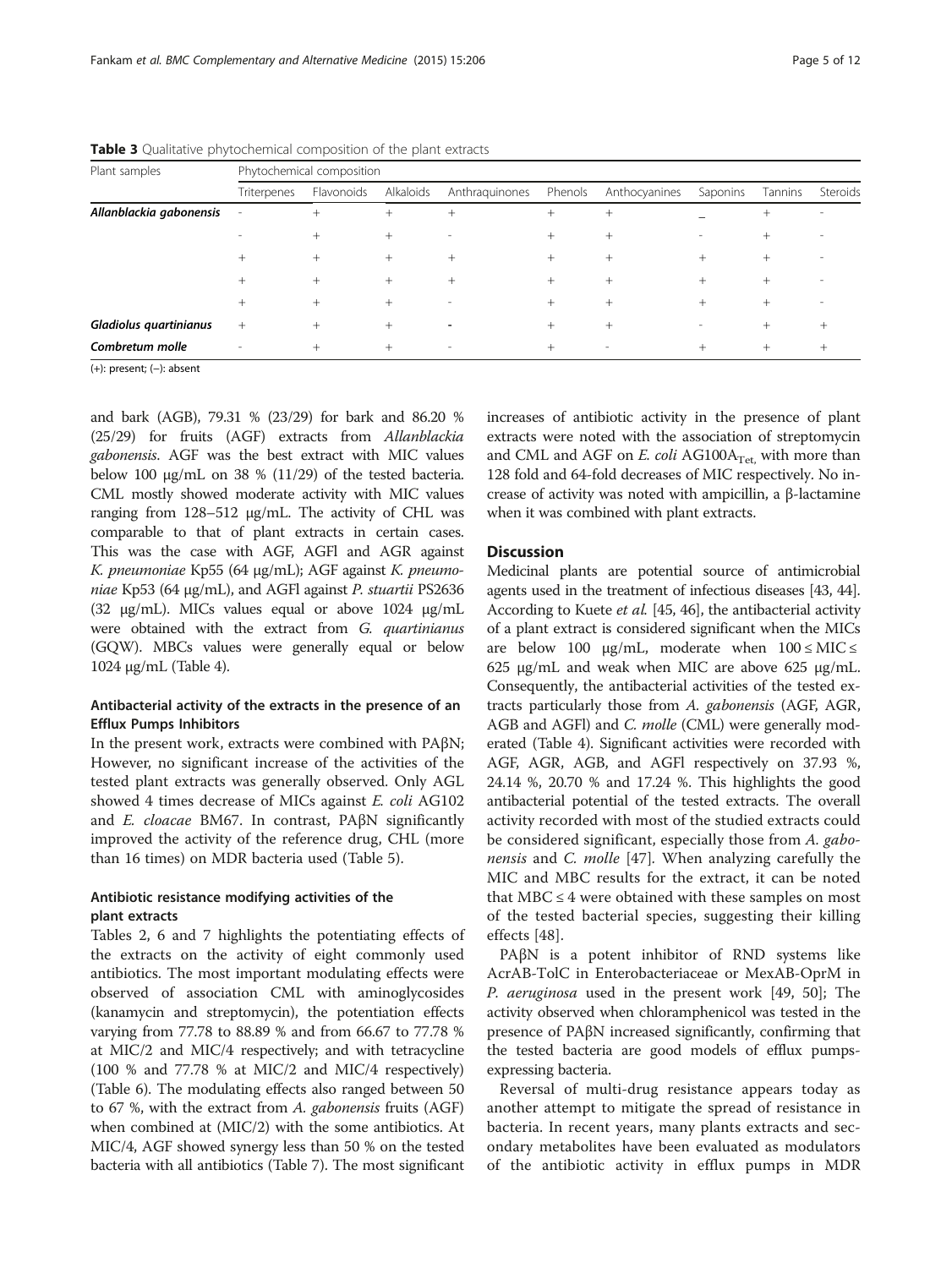<span id="page-5-0"></span>

| Bacteria used         |                          | Tested samples, MIC and MBC (µg/mL) |              |                          |                          |                             |      |                  |            |                     |           |                          |             |                          |                 |            |
|-----------------------|--------------------------|-------------------------------------|--------------|--------------------------|--------------------------|-----------------------------|------|------------------|------------|---------------------|-----------|--------------------------|-------------|--------------------------|-----------------|------------|
|                       |                          | Allanblackia gabonensis             |              |                          |                          |                             |      |                  |            |                     | Gladiolus |                          | Combretum   |                          | Chloramphenicol |            |
|                       | Flowers (AGFI)           |                                     | Fruits (AGF) |                          | Leave (AGL)              |                             |      | Stem barks (AGB) |            | Root barks (AGR)    |           | quartinianus (GQW)       | molle (CML) |                          |                 |            |
|                       | <b>MIC</b>               | <b>MBC</b>                          | <b>MIC</b>   | <b>MBC</b>               | MIC                      | <b>MBC</b>                  | MIC  | MBC              | <b>MIC</b> | <b>MBC</b>          | MIC       | <b>MBC</b>               | <b>MIC</b>  | <b>MBC</b>               | MIC             | <b>MBC</b> |
| E. coli               |                          |                                     |              |                          |                          |                             |      |                  |            |                     |           |                          |             |                          |                 |            |
| ATCC8739              | 64                       | 512                                 | 16           | 256                      | 512                      | $\overline{\phantom{a}}$    | 64   | 256              | 64         | 256                 | 1024      | $\overline{\phantom{a}}$ | 256         | 1024                     | $\overline{2}$  | 32         |
| ATCC10536             | 64                       | 512                                 | 32           | 256                      | 512                      | 1024                        | 32   | 128              | 64         | 256                 | 1024      | $\overline{\phantom{a}}$ | 512         | 512                      | $\mathbf{1}$    | 32         |
| AG100                 |                          | $\overline{\phantom{a}}$            | 1024         |                          | $\overline{\phantom{a}}$ | $\overline{\phantom{a}}$    | 1024 | $\sim$           | 512        | $\mathcal{L}^{\pm}$ |           | $\overline{\phantom{a}}$ | 512         | 1024                     | 8               | 128        |
| AG100A                | 128                      | 512                                 | 64           | 256                      | 512                      | 512                         | 128  | 512              | 128        | 512                 |           | ÷,                       | 512         | 1024                     | 0.5             | 64         |
| AG100A <sub>Tet</sub> | 1024                     | $\sim$                              | 512          | $\overline{\phantom{a}}$ | $\sim$                   | $\overline{\phantom{a}}$    | 1024 | $\sim$           | 1024       | $\sim$              |           |                          | 1024        | $\overline{\phantom{a}}$ | 64              | 256        |
| AG102                 | 1024                     | $\overline{\phantom{a}}$            | 1024         | $\overline{\phantom{a}}$ | ÷,                       |                             | 1024 | ÷.               | 1024       |                     |           |                          | 1024        | $\overline{\phantom{a}}$ | 32              | $>256$     |
| MC4100                | 256                      | 512                                 | 128          | 1024                     | 512                      | $\sim$                      | 256  | 512              | 512        | $\sim$              | 1024      | L,                       | 256         | 1024                     | 32              | >256       |
| W3110                 | 256                      | $\overline{\phantom{a}}$            | 256          | 512                      | 512                      | 1024                        | 64   | 512              | 256        | 1024                |           |                          | 512         | 1024                     | $\,8\,$         | 128        |
| E. aerogenes          |                          |                                     |              |                          |                          |                             |      |                  |            |                     |           |                          |             |                          |                 |            |
| ATCC13048             | 128                      | 1024                                | 16           | 128                      | 256                      | 1024                        | 32   | 512              | 32         | 512                 | 1024      | i,                       | 1024        | $\overline{\phantom{a}}$ | $\,8\,$         | 64         |
| <b>CM64</b>           | $\overline{\phantom{a}}$ | $\overline{\phantom{a}}$            | 1024         | $\overline{\phantom{a}}$ | $\sim$                   |                             | ÷,   |                  | ÷.         |                     |           | ÷,                       | 1024        | $\overline{\phantom{a}}$ | $>256$          | $>256$     |
| EA27                  | 512                      | 1024                                | 128          | 512                      | 512                      | $\overline{\phantom{a}}$    | 128  | 512              | 128        | 512                 |           | L,                       | 1024        | 1024                     | 64              | 256        |
| EA3                   | 1024                     | $\overline{\phantom{a}}$            | L.           | $\overline{\phantom{a}}$ | 1024                     | $\overline{\phantom{a}}$    | 512  | $\overline{a}$   | 512        |                     |           |                          | 1024        | $\overline{\phantom{a}}$ | 128             | >256       |
| EA289                 | 1024                     | $\overline{\phantom{a}}$            | 1024         | $\overline{\phantom{a}}$ |                          |                             |      | ÷                | 1024       |                     |           |                          | 1024        | $\overline{\phantom{a}}$ | 128             | >256       |
| EA298                 | 1024                     | $\overline{\phantom{a}}$            |              |                          |                          |                             |      |                  |            |                     |           |                          | 1024        | $\overline{\phantom{a}}$ | 64              | $>256$     |
| EA294                 | 128                      | 256                                 | 64           | 512                      | 256                      | 1024                        | 64   | 512              | 128        | 1024                | 1024      | L,                       | 128         | 512                      | 16              | 64         |
| E. cloacae            |                          |                                     |              |                          |                          |                             |      |                  |            |                     |           |                          |             |                          |                 |            |
| ECCI69                |                          |                                     | 1024         |                          |                          |                             |      |                  | 1024       |                     |           |                          |             | $\sim$                   | >256            | $>256$     |
| <b>BM47</b>           |                          |                                     | 1024         | ÷,                       |                          |                             | 1024 |                  |            |                     |           |                          |             | $\sim$                   | $>256$          | $>256$     |
| <b>BM67</b>           |                          |                                     |              |                          |                          |                             |      |                  |            |                     |           |                          | 1024        | $\overline{\phantom{a}}$ | $>256$          | >256       |
| K. pneumoniae         |                          |                                     |              |                          |                          |                             |      |                  |            |                     |           |                          |             |                          |                 |            |
| ATCC11296             | 128                      | 1024                                | 16           | 128                      | 256                      | 1024                        | 32   | 256              | 32         | 256                 | 1024      |                          | 512         | 1024                     | $\overline{4}$  | 32         |
| <b>KP55</b>           | 64                       | 256                                 | 64           | 256                      | 1024                     | $\mathcal{L}_{\mathcal{A}}$ | 256  | 1024             | 64         | 512                 |           | L,                       | 512         | 1024                     | 64              | 256        |
| <b>KP63</b>           | 128                      | 256                                 | 64           | 256                      | 256                      | 1024                        | 128  | 512              | 128        | 256                 |           | $\overline{a}$           | 512         | $\overline{\phantom{a}}$ | 64              | 256        |
| K24                   |                          | $\overline{\phantom{a}}$            | 1024         |                          | $\overline{a}$           |                             | 1024 | $\sim$           | 1024       |                     |           |                          | 1024        | $\overline{\phantom{a}}$ | 32              | 256        |
| K <sub>2</sub>        | 128                      | 1024                                | 32           | 128                      | 512                      | 1024                        | 128  | 256              | 64         | 256                 |           |                          | 256         | 1024                     | 16              | 256        |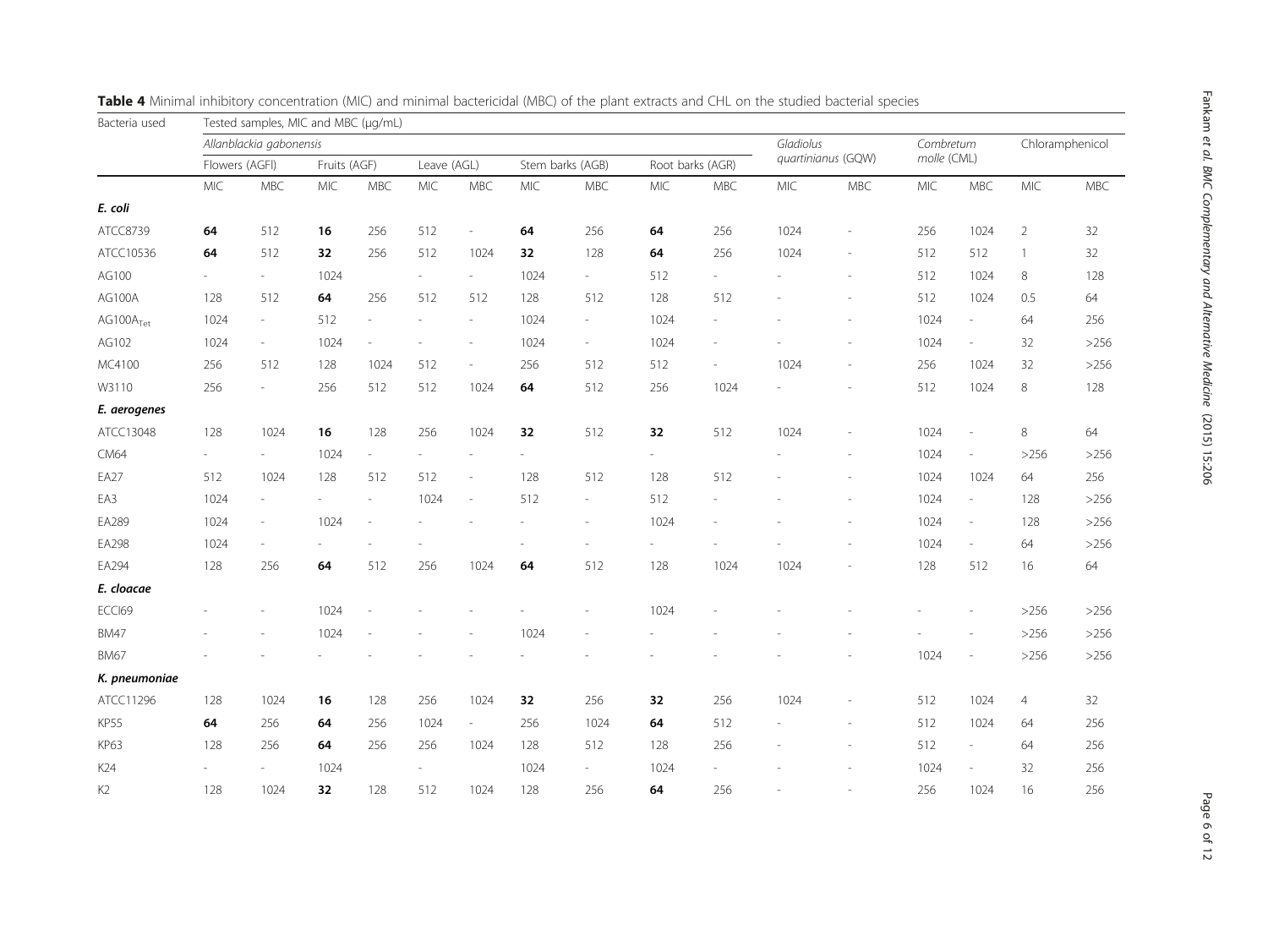| P. stuartii   |        |        |      |        |        |        |                          |      |     |                          |                          |                          |      |                          |    |      |
|---------------|--------|--------|------|--------|--------|--------|--------------------------|------|-----|--------------------------|--------------------------|--------------------------|------|--------------------------|----|------|
| ATCC29916     | 64     | 512    | 16   | 128    | 256    | 512    | 128                      | 512  | 64  | 256                      | $\overline{\phantom{a}}$ | $\overline{\phantom{a}}$ | 512  | 512                      | 8  | 128  |
| NEA16         | 1024   | $\sim$ | 1024 | $\sim$ |        |        | $\overline{\phantom{a}}$ |      |     |                          |                          | $\sim$                   | 1024 | $\sim$                   | 64 | 256  |
| PS2636        | 32     | 512    | 64   | 128    | 512    | $\sim$ | 256                      | 256  | 128 | 512                      | $\overline{\phantom{a}}$ | $\overline{\phantom{a}}$ | 512  | $\overline{\phantom{a}}$ | 32 | 256  |
| PS299645      | 128    | 1024   | 128  | $\sim$ | 128    | 512    | 256                      | 512  | 128 | 512                      |                          | $\overline{\phantom{a}}$ | 512  | 512                      | 32 | 256  |
| P. aeruginosa |        |        |      |        |        |        |                          |      |     |                          |                          |                          |      |                          |    |      |
| <b>PA01</b>   | 512    | 1024   | 512  | 512    | 512    |        | 512                      | 1024 | 512 | $\overline{\phantom{a}}$ | 1024                     | $\sim$                   | 512  | 1024                     | 32 | 256  |
| PA124         | $\sim$ |        |      |        | $\sim$ |        | $\sim$                   |      | -   |                          |                          | $\sim$                   | 1024 | $\overline{\phantom{a}}$ | 64 | >256 |

Table 4 Minimal inhibitory concentration (MIC) and minimal bactericidal (MBC) of the plant extracts and CHL on the studied bacterial species (Continued)

--: MIC and MBC not detected at up to 1024 μg/mL, Values in bold represent significant antibacterial activity of the plant extract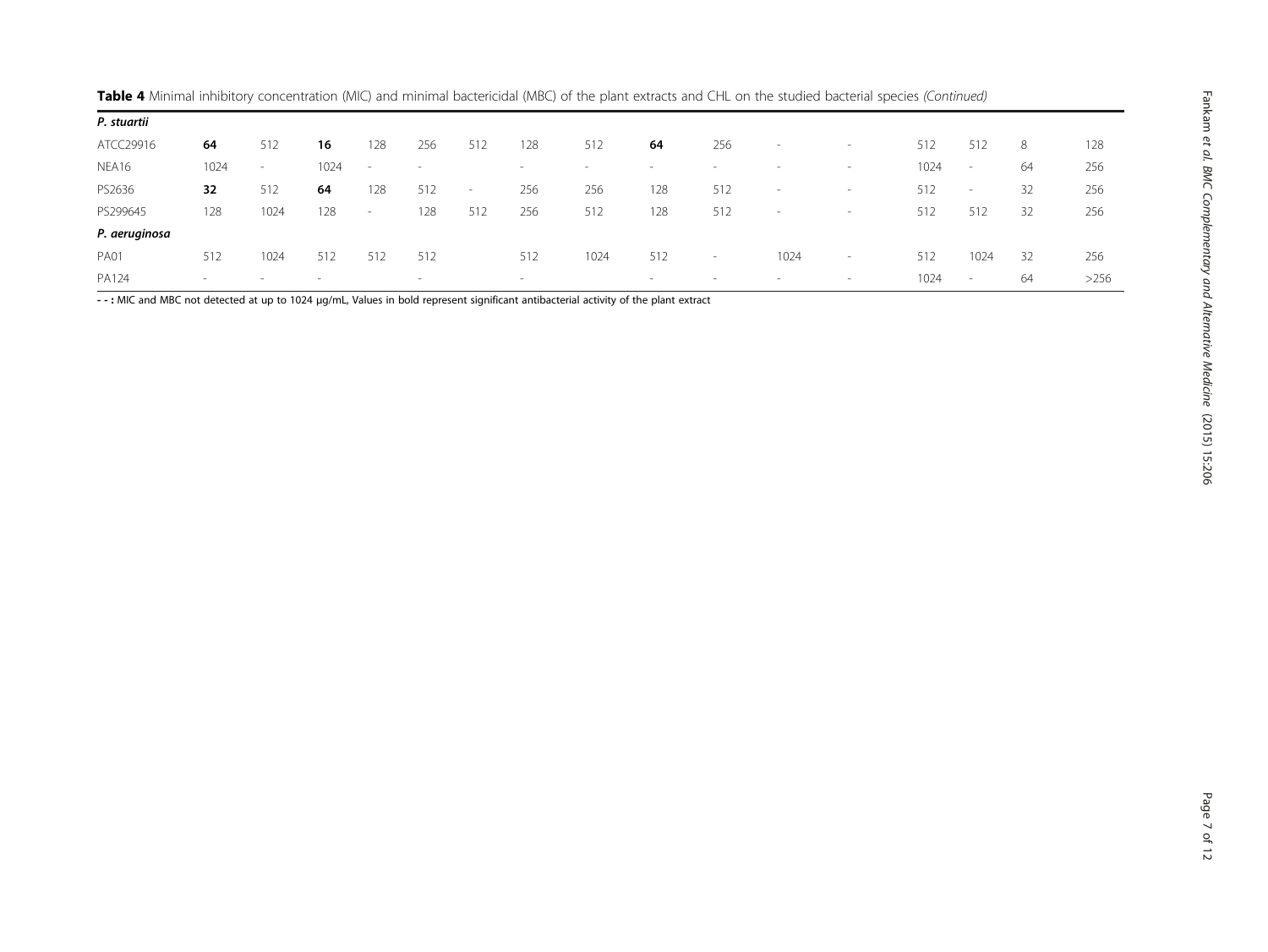| MDR Bacteria          |                | Samples and MIC (µg/mL) |              |                  |                          |               |                          |                  |                          |                  |                          |                          |             |                  |                 |                  |
|-----------------------|----------------|-------------------------|--------------|------------------|--------------------------|---------------|--------------------------|------------------|--------------------------|------------------|--------------------------|--------------------------|-------------|------------------|-----------------|------------------|
| used                  |                | Allanblackia gabonensis |              |                  |                          |               |                          |                  |                          |                  | Gladiolus                |                          | Combretum   |                  | chloramphenicol |                  |
|                       | Flowers (AGFI) |                         | Fruits (AGF) |                  | Leaves (AGL)             |               |                          | Stem bark (AGB)  | Root barks (AGR)         |                  | quartinianus (GQW)       |                          | molle (CML) |                  |                 |                  |
|                       | Alone          | $+$ PA $\beta$ N        | alone        | $+$ PA $\beta$ N | Alone                    | $+ PA\beta N$ | alone                    | $+$ PA $\beta$ N | Alone                    | $+$ PA $\beta$ N | Alone                    | $+$ PA $\beta$ N         | Alone       | $+$ PA $\beta$ N | Alone           | $+$ PA $\beta$ N |
| E. coli               |                |                         |              |                  |                          |               |                          |                  |                          |                  |                          |                          |             |                  |                 |                  |
| AG100A <sub>Tet</sub> | 1024           | 1024                    | 1024         | 512              | $\overline{\phantom{a}}$ |               | 1024                     | 1024             | 1024                     | 1024             |                          |                          | 1024        | 1024             | 64              | $\leq$ 2         |
| AG102                 | 1024           | 1024                    | 1024         | 512              | $\overline{\phantom{a}}$ | 512           | 1024                     | 1024             | 124                      | 1024             | $\overline{\phantom{a}}$ | $\overline{\phantom{a}}$ | 1024        | 1024             | 32              | $\leq$ 2         |
| E. aerogenes          |                |                         |              |                  |                          |               |                          |                  |                          |                  |                          |                          |             |                  |                 |                  |
| CM64                  |                |                         | 1024         | 1024             |                          |               |                          |                  |                          |                  |                          |                          | 1024        | 1024             | 256             | 16               |
| EA289                 | 1024           | 1024                    | 1024         | 1024             | $\sim$                   | 1024          | $\overline{\phantom{a}}$ |                  | 1024                     | 1024             | $\overline{\phantom{a}}$ |                          | 1024        | 512              | 128             | 8                |
| E. cloacae            |                |                         |              |                  |                          |               |                          |                  |                          |                  |                          |                          |             |                  |                 |                  |
| ECCI69                |                |                         | 1024         | 1024             | $\overline{\phantom{a}}$ |               |                          |                  |                          |                  |                          |                          |             |                  | >256            | 128              |
| <b>BM67</b>           |                | 1024                    |              |                  | $\overline{\phantom{a}}$ | 512           |                          |                  |                          |                  |                          |                          | 1024        | 1024             | >256            | 32               |
| K. pneumoniae         |                |                         |              |                  |                          |               |                          |                  |                          |                  |                          |                          |             |                  |                 |                  |
| K24                   |                | 1024                    | 1024         | 1024             |                          |               | 1024                     | 1024             | 1024                     | 1024             |                          |                          | 1024        | 1024             | 32              | $\overline{2}$   |
| P. stuartii           |                |                         |              |                  |                          |               |                          |                  |                          |                  | $\overline{\phantom{a}}$ |                          |             |                  |                 |                  |
| NEA16                 |                |                         | 1024         | 1024             |                          |               |                          | 1024             | $\overline{\phantom{a}}$ | 1024             |                          |                          | 1024        | 1024             | 64              | 8                |
| P. aeruginosa         |                |                         |              |                  |                          |               |                          |                  |                          |                  |                          |                          |             |                  |                 |                  |
| PA124                 |                |                         |              |                  |                          |               |                          |                  |                          |                  |                          |                          | 1024        | 1024             | 64              | 8                |

<span id="page-7-0"></span>Table 5 MIC of the samples in the absence and presence of PABN on the selected MDR bacterial species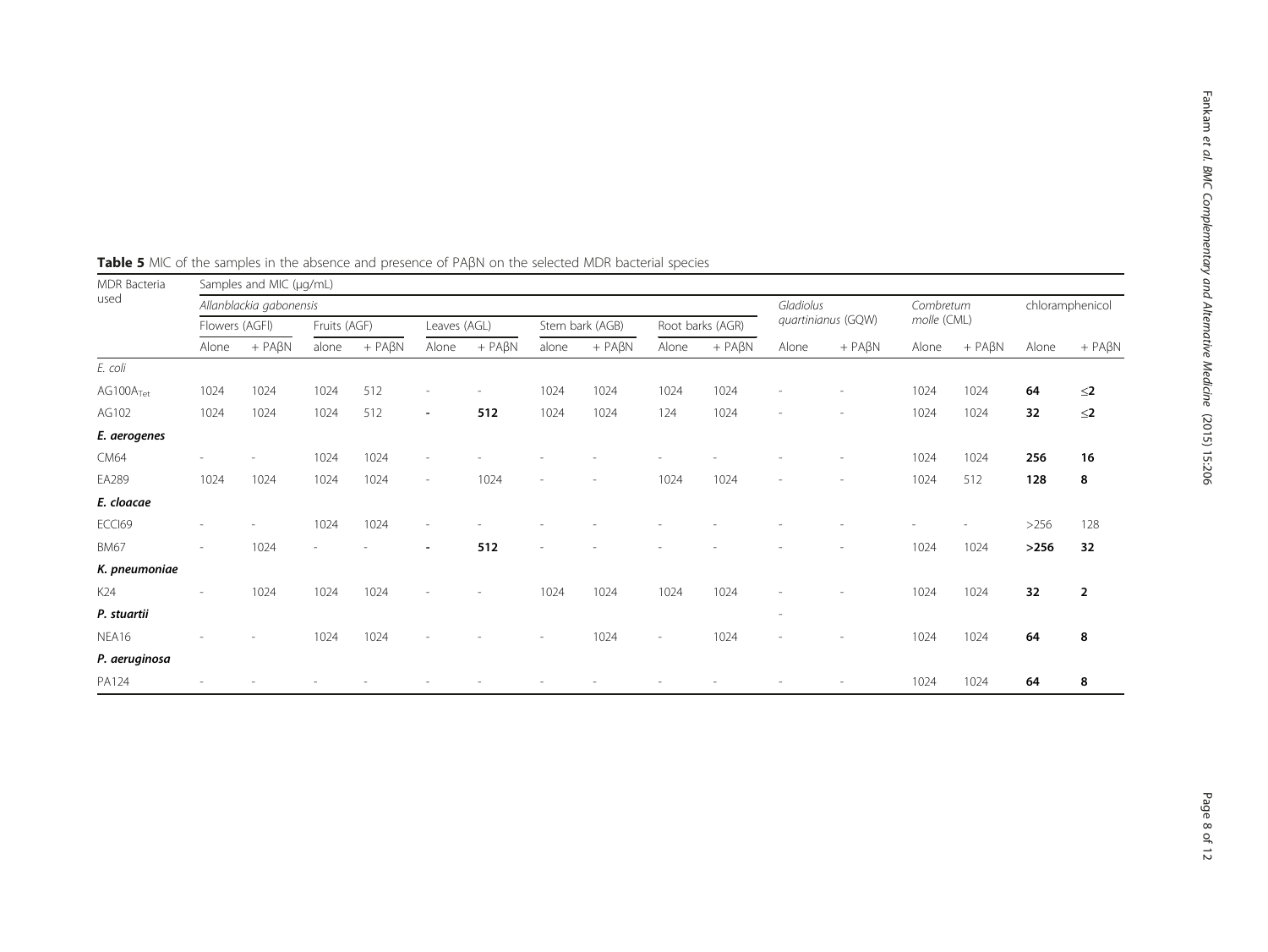| Antibiotics <sup>a</sup> | Extract        | MDR Bacteria used |                          |                       |                 |         |                          |               |                |                | % Modulating |
|--------------------------|----------------|-------------------|--------------------------|-----------------------|-----------------|---------|--------------------------|---------------|----------------|----------------|--------------|
|                          | concentrations | E. coli           |                          |                       | E. aerogenes    |         |                          | K. pneumoniae | P. stuartii    | P. aeruginosa  | effectb      |
|                          |                | AG100             | AG102                    | AG100 <sub>Test</sub> | CM64            | EA289   | EA298                    | K24           | NEA16          | PA124          |              |
| AMP                      | $\Omega$       | $\sim$            | $\sim$                   | $\sim$                | $\sim 10$       |         | $\overline{\phantom{a}}$ | $\sim 10$     | $\sim 10^{-1}$ | $\sim 10^{-1}$ |              |
|                          | MIC/2          | $-(NA)$           | $-(NA)$                  | $-(NA)$               | $-(NA)$         | $-(NA)$ | $-(NA)$                  | $-(NA)$       | $-(NA)$        | $-(NA)$        | $\mathbf 0$  |
|                          | MIC/4          | $-(NA)$           | $-(NA)$                  | $-(NA)$               | $-(NA)$         | $-(NA)$ | $-(NA)$                  | $-(NA)$       | $-(NA)$        | $-(NA)$        | $\circ$      |
| CHL                      | $\circ$        | 8                 | 32                       | 64                    | 256             | 128     | 64                       | 64            | 64             | 64             |              |
|                          | MIC/2          | 8(1)              | 16(2)                    | 32(2)                 | 256(1)          | 64(2)   | 8(8)                     | 64(1)         | 16(4)          | 32(2)          | 66.65        |
|                          | MIC/4          | 8(1)              | 32(1)                    | 64(1)                 | 256(1)          | 64(2)   | 32(2)                    | 64(1)         | 32(2)          | 32(2)          | 44.44        |
| CIP                      | $\overline{0}$ | $\leq 0.5$        | $\leq 0.5$               | 128                   | 64              | 128     | $\mathbf{1}$             | 128           | $\mathbf{1}$   | 32             |              |
|                          | MIC/2          | $\leq$ 0.5(NA)    | $\leq 0.5$               | 64(2)                 | 64(1)           | 128(1)  | 1(1)                     | 64(2)         | 1(1)           | 16(2)          | 33.33        |
|                          | MIC/4          | $\leq$ 0.5(NA)    | $\leq 0.5$               | 64(2)                 | 64(1)           | 128(1)  | 1(1)                     | 64(2)         | 1(1)           | 16(2)          | 33.33        |
| <b>NFX</b>               | $\circ$        | $\leq 0.5$        | $\leq 0.5$               | 256                   | $\sim$          | 128     | 8                        | $\sim 100$    | $\overline{4}$ | 128            |              |
|                          | MIC/2          | $\leq$ 0.5(NA)    | $\leq 0.5$               | 128(2)                | 64(>4)          | 128(1)  | 8(1)                     | $-(NA)$       | 4(1)           | 64(2)          | 33.33        |
|                          | MIC/4          | $\leq$ 0.5(NA)    | $\leq 0.5$               | 256(1)                | 64(>4)          | 128(1)  | 8(1)                     | $-(NA)$       | 4(1)           | 64(2)          | 22.22        |
| <b>KAN</b>               | $\overline{0}$ | 64                | 4                        | 8                     | $2^{\circ}$     | 16      | 32                       | 4             | 16             | 128            |              |
|                          | MIC/2          | 4(16)             | 4(1)                     | 4(2)                  | $\leq 0.5$ (>4) | 2(8)    | 32(1)                    | 2(2)          | 4(4)           | 64(2)          | 77.78        |
|                          | MIC/4          | 8(8)              | 4(1)                     | 4(2)                  | 1(2)            | 4(4)    | 32(1)                    | 2(2)          | 8(2)           | 64(2)          | 77.78        |
| <b>STR</b>               | $\overline{0}$ | >64               | $\overline{\phantom{a}}$ | $\sim$                | $\overline{4}$  | 16      | 32                       | 4             | 32             | 64             |              |
|                          | MIC/2          | >64(NA)           | 256 $(≥2)$               | 4(>64)                | 1(4)            | 4(4)    | 16(2)                    | 1(4)          | 8(4)           | 32(2)          | 88.89        |
|                          | MIC/4          | >64(NA)           | $\sim$                   | 128(>2)               | 2(2)            | 4(4)    | 32(1)                    | 2(2)          | 16(2)          | 32(2)          | 66.67        |
| ERY                      | $\overline{0}$ | 32                | 64                       |                       | $\sim$          | 64      | 16                       | 128           | 16             | 128            |              |
|                          | MIC/2          | 8(4)              | 64(1)                    | 256(>1)               | $-(NA)$         | 64(1)   | 4(4)                     | 128(1)        | 4(4)           | 64(2)          | 44.44        |
|                          | MIC/4          | 8(4)              | 64(1)                    | $-(NA)$               | $-(NA)$         | 64(1)   | 16(1)                    | 128(1)        | 8(2)           | 128(1)         | 22.22        |
| <b>TET</b>               | $\overline{0}$ | $\overline{2}$    | 8                        | 32                    | 16              | 32      | $\overline{4}$           | 16            | 4              | 16             |              |
|                          | MIC/2          | $\leq 0.5$ (>4)   | 2(4)                     | 8(4)                  | 4(4)            | 8(4)    | 2(2)                     | 8(2)          | 2(2)           | 4(4)           | 100          |
|                          | MIC/4          | 1(2)              | 8(1)                     | 32(1)                 | 8(2)            | 8(4)    | 2(2)                     | 8(2)          | 2(2)           | 4(4)           | 77.78        |

<span id="page-8-0"></span>Table 6 Resistance modulating effect of the methanol leaves extract from Combretum molle at its sub-inhibitory concentrations on selected

at **Antibiotics** (TET: tetracycline, KAN: kanamycin, STR: streptomycin, ERY: erythromycin, CHL: chloramphenicol, NFX: norfloxacin, CIP: ciprofloxacin, AMP: ampicillin; - : MIC not detected at up to 256 μg/mL**; ():**<br>Modula greather than 50 %; NA: Not applicable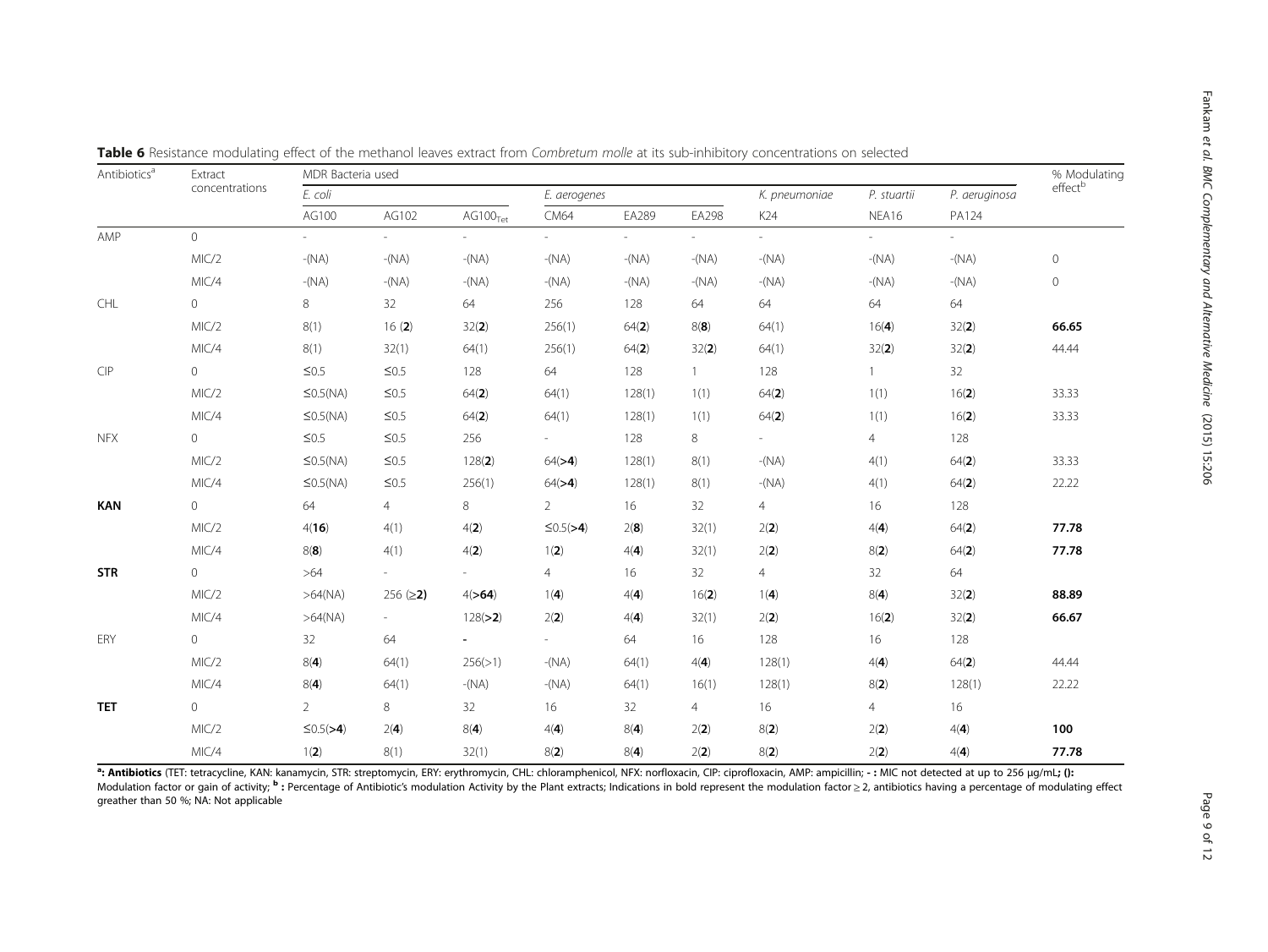| Antibiotics <sup>a</sup> | Extract        | MDR Bacteria used |                |                       |                     |         |         |                |                 |                          | % Modulating   |
|--------------------------|----------------|-------------------|----------------|-----------------------|---------------------|---------|---------|----------------|-----------------|--------------------------|----------------|
|                          | concentrations | E. coli           |                |                       | E. aerogenes        |         |         | K. pneumoniae  | P. stuartii     | P. aeruginosa            | effectb        |
|                          |                | AG100             | AG102          | AG100A <sub>Tet</sub> | CM64                | EA289   | EA298   | K24            | NEA16           | PA124                    |                |
| AMP                      | $\overline{0}$ | $\sim$            | $\sim$         | $\overline{a}$        | $\sim$              | $\sim$  | $\sim$  | $\sim$         | $\sim$ 10 $\pm$ | $\overline{\phantom{a}}$ |                |
|                          | MIC/2          | $-(NA)$           | $-(NA)$        | $-(NA)$               | $-(NA)$             | $-(NA)$ | $-(NA)$ | $-(NA)$        | $-(NA)$         | $-(NA)$                  | $\circ$        |
|                          | MIC/4          | $-(NA)$           | $-(NA)$        | $-(NA)$               | $-(NA)$             | $-(NA)$ | $-(NA)$ | $-(NA)$        | $-(NA)$         | $-(NA)$                  | $\circ$        |
| CHL                      | $\overline{0}$ | 8                 | 32             | 64                    | 256                 | 128     | 64      | 64             | 64              | 64                       |                |
|                          | MIC/2          | 8(1)              | 32(1)          | 64(1)                 | 256(1)              | 128(1)  | 32(2)   | 32(2)          | 64(1)           | 32(2)                    | 33.33          |
|                          | MIC/4          | 8(1)              | 32(1)          | 64(1)                 | 256(1)              | 128(1)  | 64(1)   | 64(1)          | 64(1)           | 64(1)                    | $\circ$        |
| CIP                      | $\overline{0}$ | $\leq 0.5$        | $\leq 0.5$     | 128                   | 64                  | 128     | $1 -$   | 128            | $\mathbf{1}$    | 32                       |                |
|                          | MIC/2          | $\leq$ 0.5(NA)    | $\leq$ 0.5(NA) | 64(2)                 | 32(2)               | 128(1)  | 2(0.5)  | 128(1)         | 1(1)            | 32(1)                    | 33.33          |
|                          | MIC/4          | $\leq$ 0.5(NA)    | $\leq$ 0.5(NA) | 64(2)                 | 64(1)               | 128(1)  | 2(0.5)  | 128(1)         | 1(1)            | 32(1)                    | 11.11          |
| <b>NFX</b>               | $\circ$        | $\leq 0.5$        | $\leq 0.5$     | 256                   | $\sim$              | 128     | 8       | - 1            | $\overline{4}$  | 128                      |                |
|                          | MIC/2          | 1(50.5)           | $\leq$ 0.5(NA) | 256(1)                | 128(>2)             | 128(1)  | 8(1)    | $-(NA)$        | 4(1)            | 128(1)                   | 11.11          |
|                          | MIC/4          | 1(50.5)           | $\leq$ 0.5(NA) | 256(1)                | $-(NA)$             | 128(1)  | 8(1)    | $-(NA)$        | 4(1)            | 128(1)                   | $\circ$        |
| <b>KAN</b>               | $\overline{0}$ | 64                | 4              | 8                     | $\overline{2}$      | 16      | 32      | $\overline{4}$ | 16              | 128                      |                |
|                          | MIC/2          | 2(32)             | 4(1)           | 2(4)                  | $\leq 0.5 (\geq 4)$ | 1(16)   | 32(1)   | 2(2)           | 16(1)           | 64(2)                    | 66.67          |
|                          | MIC/4          | 4(16)             | 4(1)           | 4(2)                  | 2(1)                | 4(4)    | 32(1)   | 4(1)           | 16(1)           | 64(2)                    | 44.44          |
| <b>STR</b>               | $\overline{0}$ | $>64$             | $\sim$         | $\sim$                | $\overline{4}$      | 16      | 32      | $\overline{4}$ | 32              | 64                       |                |
|                          | MIC/2          | >64(NA)           | $-(NA)$        | 2(>128)               | 2(2)                | 2(8)    | 32(1)   | 4(1)           | 16(2)           | 32(2)                    | 55.56          |
|                          | MIC/4          | >64(NA)           | $-(NA)$        | 8(>32)                | 2(2)                | 4(4)    | 32(1)   | 4(1)           | 32(1)           | 32(2)                    | 44.44          |
| ERY                      | $\overline{0}$ | 32                | 64             | $\sim$ 10 $\pm$       | $\sim$              | 64      | 16      | 128            | 16              | 128                      |                |
|                          | MIC/2          | 16(2)             | 64(1)          | 256(>1)               | $-(NA)$             | 64(1)   | 16(1)   | 128(1)         | 16(1)           | 128(1)                   | 11.11          |
|                          | MIC/4          | 16(2)             | 64(1)          | $-(NA)$               | $-(NA)$             | 64(1)   | 16(1)   | 128(1)         | 16(1)           | 128(1)                   | $\overline{0}$ |
| <b>TET</b>               | $\overline{0}$ | $\overline{2}$    | 8              | 32                    | 16                  | 32      | 4       | 16             | $\overline{4}$  | 16                       |                |
|                          | MIC/2          | 1(2)              | 4(2)           | 8(4)                  | 4(4)                | 4(8)    | 4(1)    | 16(1)          | 2(2)            | 16(1)                    | 66.67          |
|                          | MIC/4          | 1(2)              | 8(1)           | 8(4)                  | 4(4)                | 8(4)    | 4(1)    | 16(1)          | 4(1)            | 16(1)                    | 44.44          |

<span id="page-9-0"></span>Table 7 Resistance modulating effect of the Fruits methanol extract from Allanblackia gabonensis at its sub-inhibitory concentrations on selected MDR bacteria

**ª: Antibiotics** (TET: tetracycline, KAN: kanamycin, STR: streptomycin, ERY: erythromycin, CHL: chloramphenicol, NFX: norfloxacin, CIP: ciprofloxacin, AMP: ampicillin; - : MIC not detected at up to 256 µg/mL**; ():**<br>Modula effect greather than 50 %; NA: Not applicable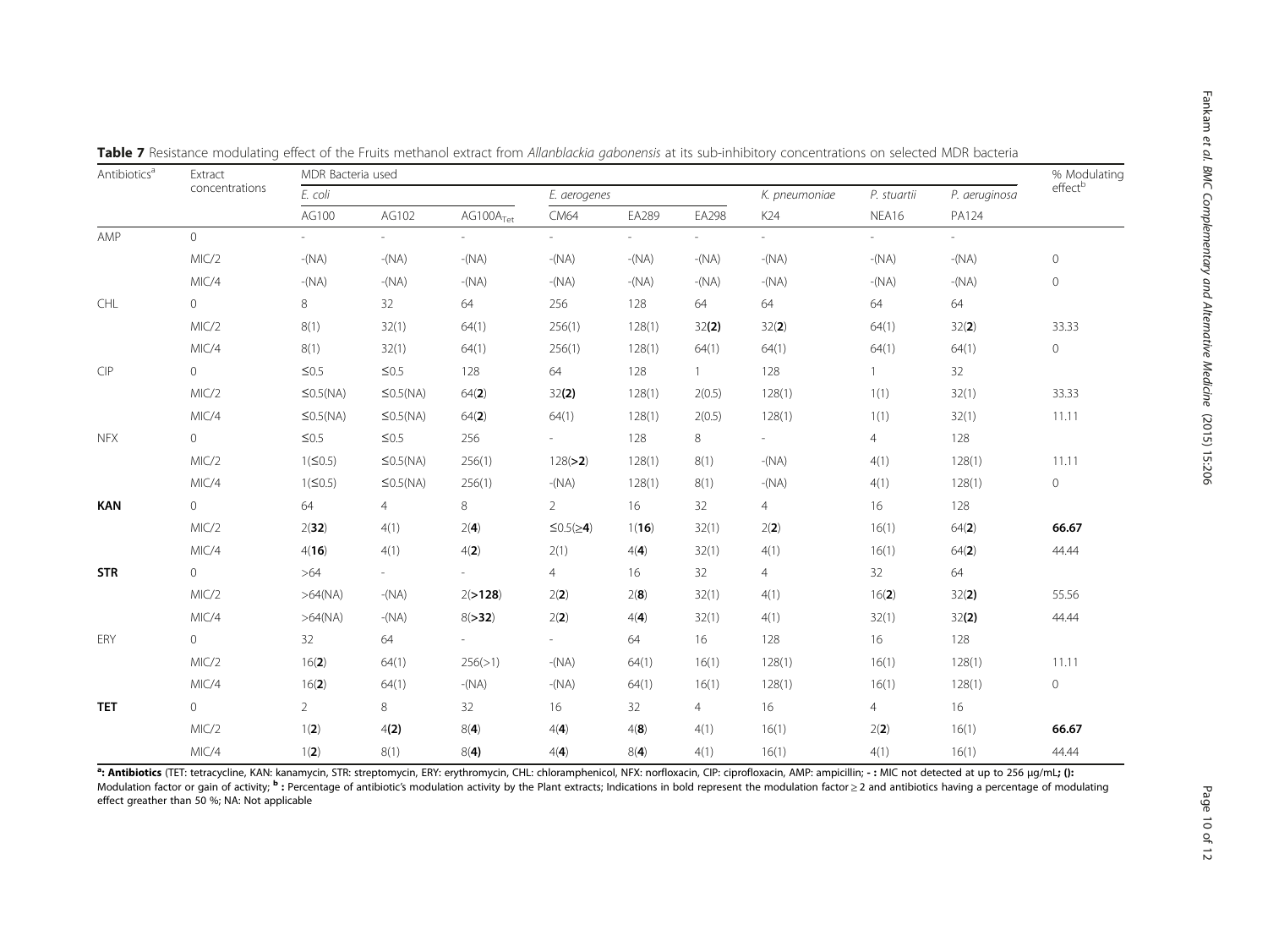<span id="page-10-0"></span>bacteria [9–11, [37, 51](#page-11-0)–[54\]](#page-11-0). Herein, we demonstrated that a beneficial effect of the combination of the extracts from the leaves of C. molle (CML) and fruits of A. gabonensis (AGF) with CHL, KAN and STR could be achieved. Synergistic or modulating effects of the plant extracts particularly C. molle extract with antibiotics were noted on more than 70 % of the tested MDR bacteria, suggesting that some of their constituents can act as efflux pump inhibitors [\[51](#page-11-0)]. These constituents might act by blocking the efflux pumps located in the cell membrane in the tested bacteria, preventing the extrusion of antibiotics in the cytoplasm and therefore restoring their activity as observed in this study [[55](#page-11-0), [56](#page-11-0)]. This is the first time to report the potential of the studied extracts, particularly those from the leaves of C. molle (CML) and the fruits of A. gabonensis (AGF) to reverse antibiotic resistance in MDR bacteria.

## Conclusion

This study provides informative data on the antimicrobial potential of the tested plant extracts and suggests that extracts from Allanblackia gabonensis could be a source of natural antibacterial products whilst Combretum molle leaves extract could contain both antibacterial substances and antibiotic-modulation agents. These data indicate that these plants can be used to fight bacterial infections and especially those involving MDR phenotypes.

#### Competing interests

The authors declare that they have no competing interests.

#### Authors' contributions

AGF carried out the study; AGF and VK wrote the manuscript; JRK and VK supervised the work; VK designed the experiments, provided the bacterial strains and chemicals; all authors read and approved the final manuscript.

#### Acknowledgements

Authors are thankful to the Cameroon National Herbarium for identification of plants.

#### Received: 19 April 2015 Accepted: 15 June 2015 Published online: 30 June 2015

#### References

- 1. Sharma R, Sharma CL, Kapoor B. Antibacterial resistance: current problems and possible solutions. Indian J Med Res. 2005;59(3):120–9.
- 2. Gangoue-Pieboji J, Bedenic B, Koulla-Shiro S, Randegger C, Adiogo D, Ngassam P, et al. Extended-spectrum-beta-lactamase-producing Enterobacteriaceae in Yaounde, Cameroon. J Clin Microbiol. 2005;43:3273–7.
- 3. Davin-Regli A, Bolla JM, James CE, Lavigne JP, Chevalier J, Garnotel E, et al. Membrane permeability and regulation of drug "influx and efflux" in enterobacterial pathogens. Curr Drug Targets. 2008;9:750–9.
- 4. Pagès JM, Alibert-Franco S, Mahamoud A, Bolla JM, Davin-Regli A, Chevalier J, et al. Efflux pumps of gram-negative bacteria, a new target for new molecules. Curr Top Med Chem. 2010;8:1848–57.
- 5. Nikaido H, Pagès JM. Broad specificity efflux pumps and their role in multidrug resistance of gram negative bacteria. FEMS Microbiol Rev. 2012;36(2):340–63.
- Lomovskaya O, Watkins W. "Inhibition of efflux pumps as a novel approach to combat drug resistance in bacteria.". J Mol Microbiol Biotechnol. 2001;3(2):225–36.
- 7. Cowan MM. Plant products as antimicrobial agents. Clin Microbiol Rev. 1999;12:564–82.
- 8. Newman JD, Cragg GM. Natural products as sources of new drugs over the 30 years from 1981 to 2010. J Nat Prod. 2012;75(3):311–35.
- 9. Stermitz F, Lorenz P, Tawara JN, Zenewicz LA, Lewis K. Synergism in a medicinal plant: antimicrobial action of berberine potentiated by S-methoxyhydrocarpin-a multidrug pump inhibitor. Proc Natl Acad Sci. 2000;97(4):1433–7.
- 10. Gibbons S. Plants as a source of bacterial resistance modulators and anti-infective agents. Phytochem Rev. 2005;4(1):63–78.
- 11. Bama SS, Kingsley SJ, Anan S, Bama P. Antibacterial activity of different phytochemical extracts from the leaves of T. procumbens: Identification and mode of action of the terpeniod compounds as antibacterials. Int J Pharm Pharma Sci. 2012;4(1):557–64.
- 12. Fankam A, Kuiate J-R, Kuete V. Antibacterial activities of Beilschmiedia obscura and six other Cameroonian medicinal plants against multi-drug resistant Gram-negative phenotypes. BMC Complement Altern Med. 2014;14:241.
- 13. Raponda-Walker A, Sillans R. Les plantes utiles du Gabon. Paris, France: Paul Lechevalier; 1976.
- 14. Ymele EV, Dongmo AB, Dimo T. "Analgesic and anti-inlammatory efect of aqueous extract of the stem bark of Allanblackia gabonensis (Guttiferae)". Inflammopharmacology. 2013;21(1):21–30.
- 15. Kuete V, Efferth T. Pharmacogenomics of Cameroonian traditional herbal medicine for cancer therapy. J Ethnopharmacol. 2011;137:752–66.
- 16. Kuete V, Fankam AG, Wiench B, Efferth T. Cytotoxicity and modes of action of the methanol extracts of six cameroonian medicinal plants against multidrug-resistant tumor cells. Evid Based Complement Alternat Med. 2013;2013:10 pages.
- 17. Nguedia JCA, Etoa FX, Beng VP, Lontsi D, Kuete V, Moyou RS. Anti-candidal property and acute toxicity of Gladiolus gregasius Baker (Iridaceae). Pharm Méd Trad Afr. 2004;13:149–59.
- 18. Ameh SJ, Obodozie OO, Olorunfemi PO, Okoliko IE, Ochekpe NA. Potentials of Gladiolus corms as an antimicrobial agent in food processing and traditional medicine. J Microbiol Antimicrob. 2011;3(1):8–12.
- 19. Bessong PO, Obi CL, Igumbor E, Andreola M-L, Litvak S. In vitro activity of three selected South African medicinal plants against human immunodeficiency virus type-1 reverse transcriptase. Afr J Biotechnol. 2004;3:555–9.
- 20. Fyhrquist P, Mwasumbi L, Haeggstro CA, Vuorela H, Hiltunen R, Vuorela P. Ethnobotanical and antimicrobial investigation on some species of Terminalia and Combretum (Combretaceae) growing in Tanzania. J Ethnopharmacol. 2002;79:169–77.
- 21. Ojewole JAO. Analgesic and anti-inflammatory effects of mollic acid glucoside, a 1a- hydroxycycloartenoid saponin extractive from Combretum molle R. Br. ex G. Don (Combretaceae) leaf. Phytother Res. 2008;22:30–5.
- 22. Bussmann RW, Gilbreath GG, Soilo J, Lutura M, Lutuluo R, Kunguru K, et al. Plant use of the Massai of Sekenani Valley, Massai Mara, Kenya. J Ethnobiol Ethnomed. 2006;2:22.
- 23. Grønhaug TE, Glæserud S, Skogsrud M, Ballo N, Bah S, Diallo D, et al. Ethnopharmacological survey of six medicinal plants from Mali, West Africa. J Ethnobiol Ethnomed. 2008;4:26.
- 24. Ponou BK, Barboni L, Teponno RB, Mbiantcha M, Nguelefack TB, Park HJ, et al. Polyhydroxyoleanane-type triterpenoids from Combretum molle and their anti-inflammatory activity. Phytochem Lett. 2008;1:183–7.
- 25. Eloff JN. A sensitive and quick microplate method to determine the minimal inhibitory concentration of plant extracts for bacteria. Planta Med. 1998;64:711–3.
- 26. Njume C, Afolayan AJ, Samie A, Ndip RN. Inhibitory and bactericidal potential of crude acetone extracts of combretum molle (combretaceae) on drug-resistant strains of Helicobacter pylori. J Health Popul Nutr. 2011;29(5):438–45.
- 27. Nyenje ME, Ndip RN. Bioactivity of the acetone extract of the stem bark of Combretum molle on selected bacterial pathogens: Preliminary phytochemical screening. J Med Plants Res. 2012;6(8):1476–81.
- 28. Asres K, Bucar F, Edelsbrunner S, Kartnig T, Höger G, Thiel W. Investigations on antimycobacterial activity of some Ethiopian medicinal plants. Phytother Res. 2001;15:323–6.
- 29. Masoko P, Picard J, Eloff JN. The antifungal activity of twenty-four Southern African Combretum species (Combretaceae). South Afr J Bot. 2007;73:173–83.
- 30. Asres K, Balcha F. Phytochemical screening and in vitro antimalarial activity of the stem bark of Combretum molle R. Br ex G Don Ethiopian Pharm J. 1998;16:25–33.